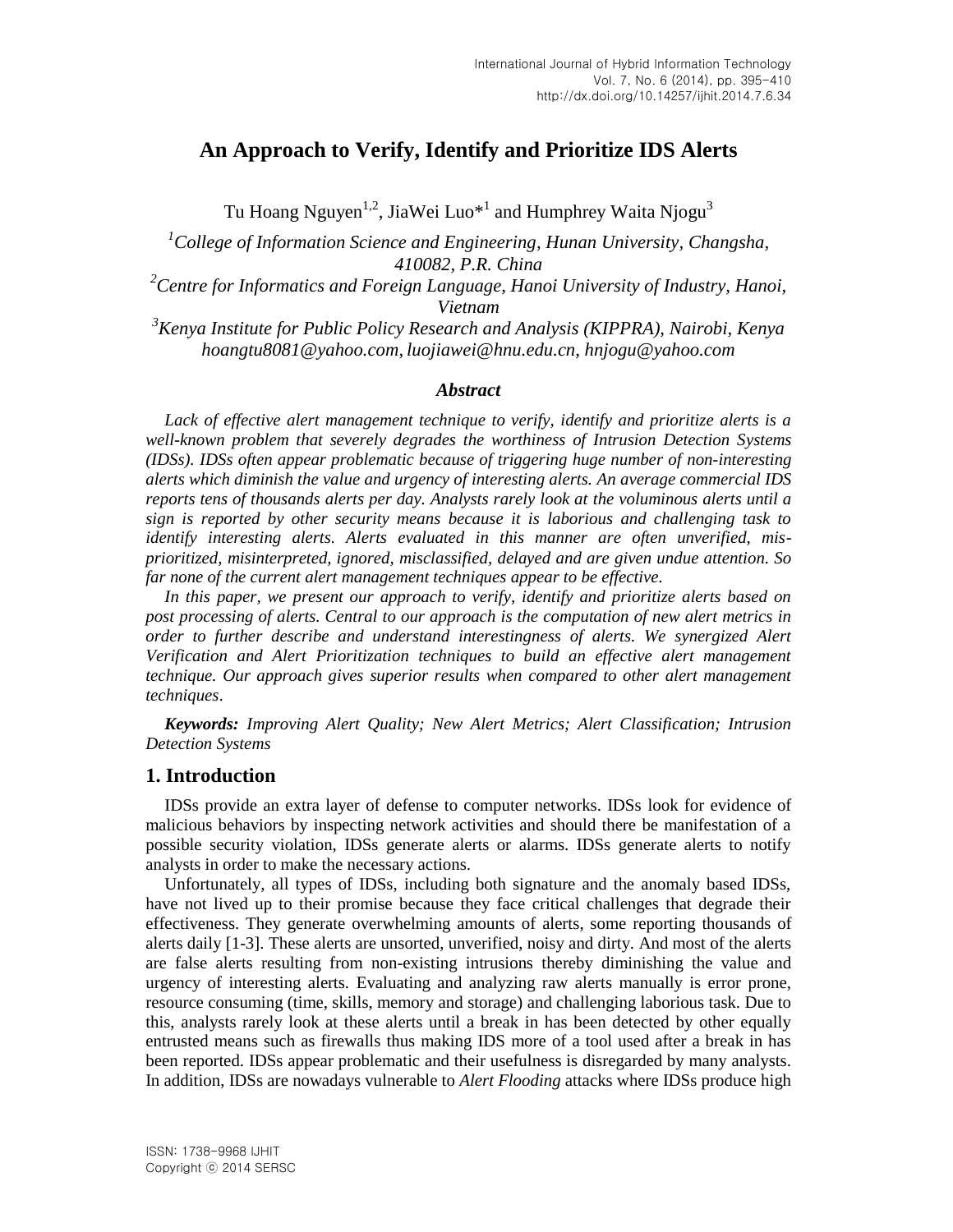number of alerts with no valid reasons [4-5]. Alert flooding attack presents another challenge to IDSs that is not likely to be solved anytime soon.

According to Pietraszek and Axel [2], identifying and separating alerts has always been challenged because of the following reasons: Owing to the harsh real time requirements and high speed networks, IDSs hardly analyze the contexts of all activities to determine the presence of intrusions.

- Many IDSs use general signatures that hardly capture all variations of known attacks hence difficult to differentiate legitimate activities from the illegitimate ones. Writing specific detection signatures is often very difficult.
- Events that are normal in certain environments may be malicious in others.
- Other reasons are: Poor alerts and events correlation rules; Absence of holistic view of security environment; Availability of attacking tools to fool the IDS to generate huge number of alerts.

The present alert management techniques are ineffective and offer little help to analysts because of the nature of alerts. We identified alert classification as one of the most practical approaches to deliver quality alerts to analysts. It assigns related alerts into predefined classes according to alerts contents. We studied alert classification techniques contained in the works of [2-3, 5-8] and however noted some weaknesses where alerts are misclassified, unverified, misinterpreted, ignored, delayed and mis-prioritized. We made the following key observations after carefully studying several alert classification methods:

- i. Alerts are often misinterpreted, misclassified or ignored and given undue attention because alerts features provides basic and elementary information that inadequately describe alerts in terms of their interestingness (Alerts are often processed according to their contents). Additional information describing alerts in a better way is needed. In our approach, we use new alert metrics to define alerts by their relevance, severity, frequency and source confidence.
- ii. Analysts who review the alerts regularly are in better positions to identify and tell the sources (sensors) that are well known for generating high numbers of true alerts as well as sources (sensors) that are well known for generating high numbers of false alerts. This is possible because alerts are usually linked to their sources (sensors). Thus, the confidence of sensors generating alerts is deemed important when processing the alerts in our approach.
- iii. Raw alerts are a mixture of all sorts of alerts: unverified, true and false alerts. The nature of alerts often makes analysts loose confidence in them. The validity and interestingness of an alert is not fully reflected by the values explicitly contained on its attributes. There is need to verify the validity of alerts in order to link them to known vulnerabilities. For example, an alert reporting intrusion on Microsoft Internet Explorer should be raised in a window based environment and not in Linux environment.
- iv. The present Alert classifiers only label alerts either as true or false and do not perform other equally important tasks such as prioritize the alerts. In our approach, we perform alert prioritization when classifying alerts.

To build an effective alert management technique, we synergized alert verification and alert history. Alert verification technique verifies the validity of the raised alerts and improves the quality of alerts using vulnerability assessment data by reducing the unnecessary noisy alerts. The Alert History keeps profiles of the most frequent interesting alerts and noninteresting alerts. We used the Alert Classification Tree to build the predefined classes of our alert classifier. Our approach verifies, identify and prioritize alerts thus delivering quality alerts for analysts to quickly spot the urgent and interesting alerts. We conducted experiments with the purpose of demonstrating the effectiveness of the proposed approach.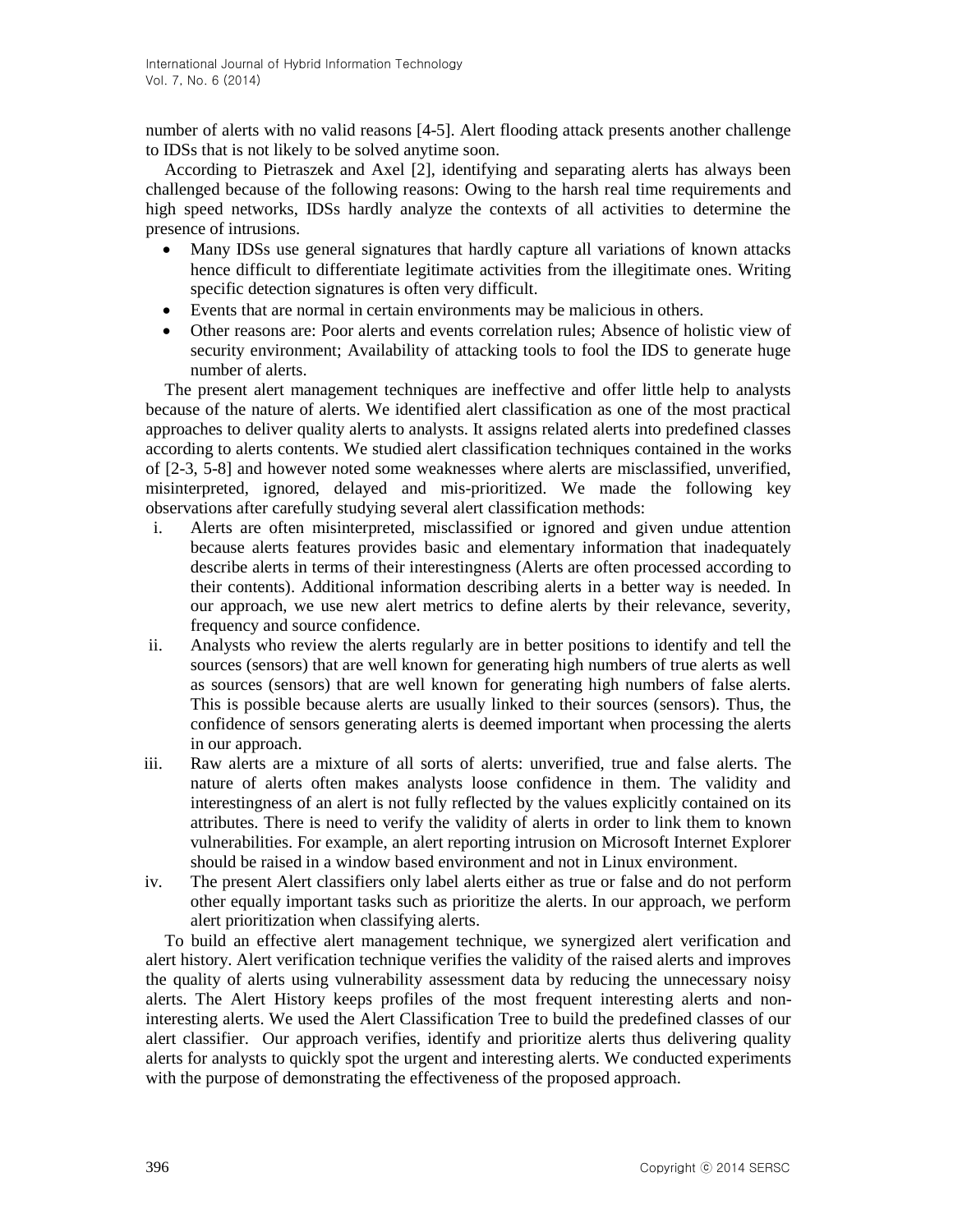This paper is organized as follows: Section 2 describes basic concepts of alert management. In Section 3, we propose a method to verify, classify and prioritize alerts. Section 4 presents the empirical results and discussion. Section 5 concludes this paper.

## **2. Basic Concepts of Alert Management**

#### **2.1. Alert Structure**

IDSs produce an alert or alarm immediately after detecting a malicious activity. Usually, an alert contains several features including: Sensor Id; Alert Id; Date and Time the alert occurred; Rule generating the alert; Source IP Address; Destination IP Address; Source Port; Destination Port; Severity and Classification. Below is a sample alert from Snort.

Sept 22 00:12:39 2013 mysensor1 [auth.alert] snort[8317]: [1:2003:12] SQL Worm propagation attempt [Classification: Misc Attack] [Priority: 2]: {UDP} 202.163.16.209:1298 -> 192.168.1. 5:1434

#### **2.2. Nature of Raw Alerts**

IDSs indiscriminately generate voluminous number of different alerts with a slight deviation from normal event or behaviour. Indeed, owing to the difficulty of having specific signatures, IDSs generate voluminous alerts. These raw alerts are a mixture of non-redundant, similar, unrelated, relevant, non-relevant, true alerts, false alerts, frequent, non-frequent, interesting, non-interesting, severe and non-severe alerts.

### **2.3. Overview of Alert Management Approach**

IDSs produce an alert immediately after detecting a malicious activity. These alerts according to Pietraszek and Axel [2] are passed to analysts to process and later identify the true alerts (see Figure 1).Usually, the analysts use their knowledge to distinguish true alerts from false alerts, a task that could be frustrating and time consuming when dealing with huge volumes of alerts. After identifying the true alerts, the analysts may investigate the intrusion, identify and fix the problem causing the alert, and or modify IDS signatures to filter out the non-interesting alerts. True alerts are always mixed with redundant, irrelevant and false alerts.



**Figure 1. Overview of Alert Management [13]**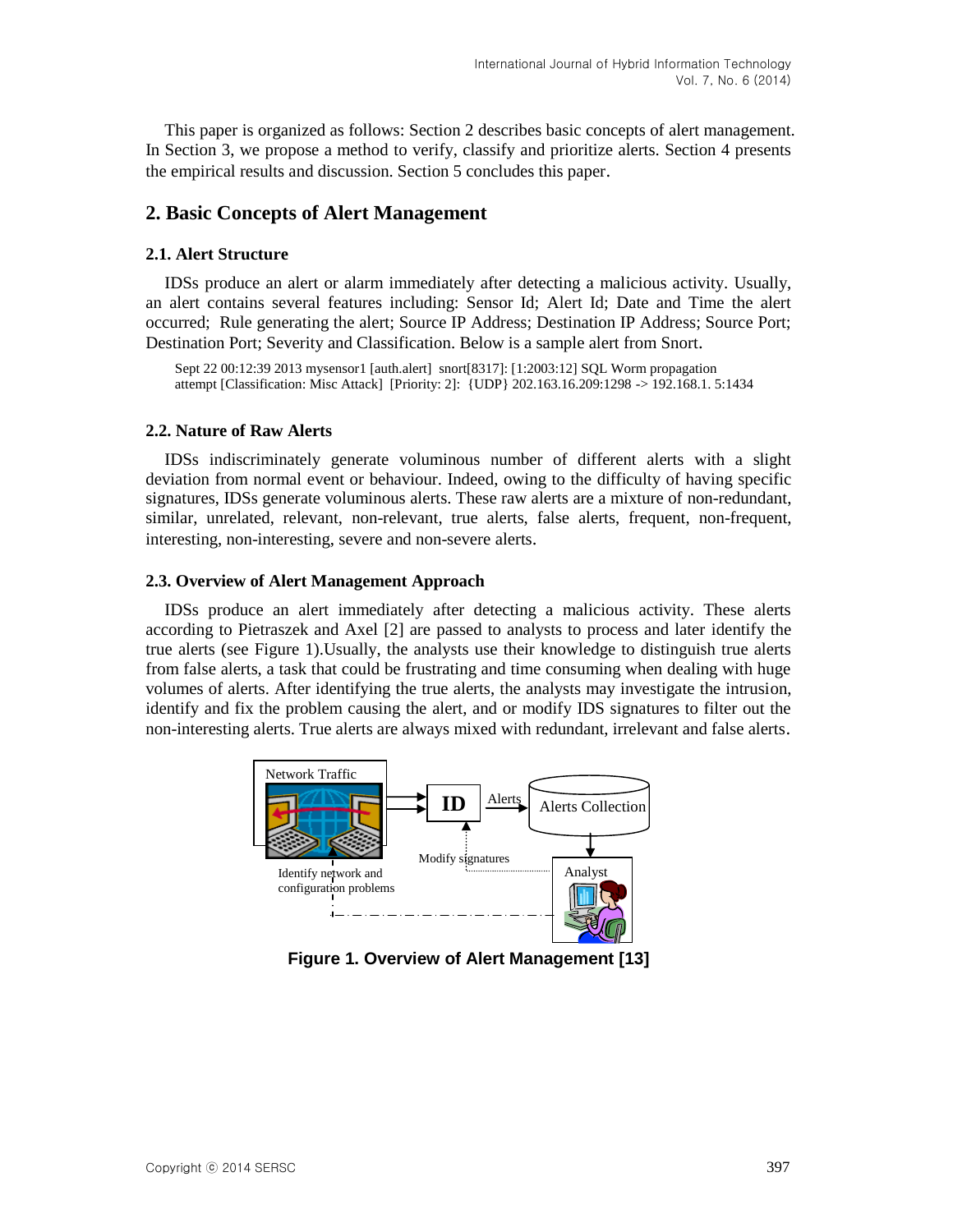# **3. Proposed Approach**

To tackle the earlier discussed problems associated with the current alert management techniques, our approach verify alerts; compute new alert metrics; classify alerts and prioritize alerts. Our framework of how raw alerts from IDSs are verified, identified and prioritized is shown in Figure 2.



**Figure 2. Alert Processing Framework**

# **Our Approach is Described Here Below:**

- i. IDS detects an intrusion and issues an alert
- ii. Alerts are received and stored in Alert Collection (in IDMEF format). Important features of alerts are extracted.
- iii. Extracted alert information is compared with most frequent interesting alerts and noninteresting alerts stored in Alert History. If a match is found, then it means the alert has been verified by passive alert verification and the alert is placed in one of the 12 classes of Alert Classifier and prioritized. If a match is not found, the alert extracted information is verified by active alert verification.
- iv. Alert extracted information is compared with Enhanced Vulnerability Assessment data in order to compute new alerts metrics: Relevance; Severity; Frequency; and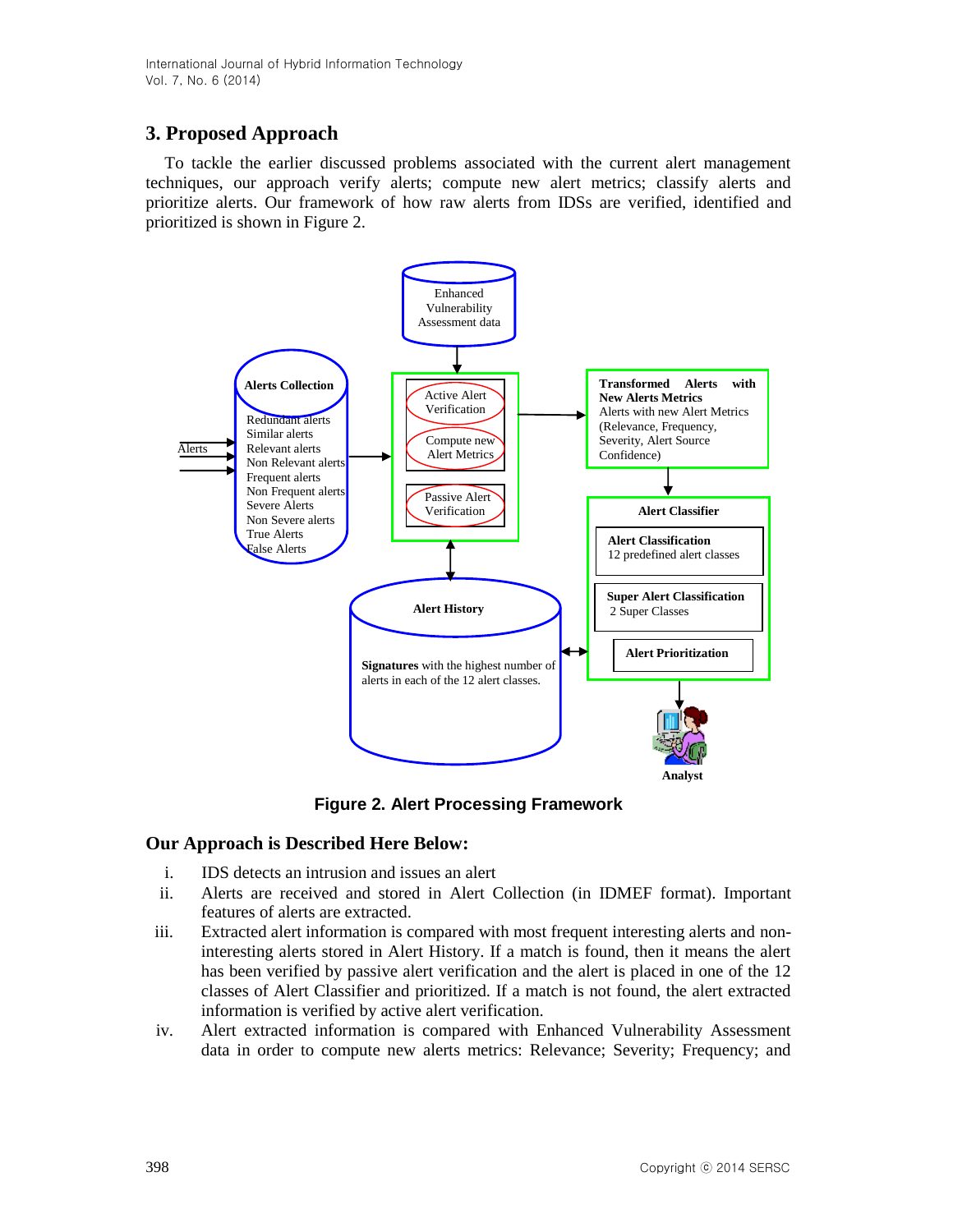Alert Source Confidence. Alerts showing to show no similarities with assessment data are deleted.

- v. The verified alerts are classified into one of the 12 predefined classes of Alert Classifier.
- vi. Alerts contained in 12 classes are further classified into 2 super classes : Interesting Alerts Super Class and Non Interesting Alerts Super Class.
- vii. Alerts contained in the super classes are ranked according to their alert class priorities.There are four categories of Alert Priorities: Highest Priority for Ideal Interesting Alert; Medium High Priority for Partial Interesting Alerts; Medium Low Priority for Partial Non Interesting Alerts; and Lowest Priority for Ideal Non Interesting Alerts.
- viii. Alert history data is updated with necessary changes about the most frequent interesting alerts and non-interesting alerts.

Analysts are able to view alerts in terms of alert interestingness and priorities base on option of correcting the Alert History data along with Alert Classifier in case any alert misclassification is identified and can correct any network configurations if detected.

### **3.1. Alert Collection**

It receives and stores raw alerts (IDMEF format) in an alert relational database for further analysis. The raw alerts are a mixture of redundant, similar, relevant, irrelevant, true alerts, false alerts, frequent, non-frequent, severe and non-severe alerts. Important alert features are extracted for further analysis.

### **3.2. Alert Verification**

It is advocated as an important tool to reduce noise in the alert system [9-10]. Noisy alerts usually degrade the quality of IDS performance. This process differentiates alerts resulting from successful from those of failed intrusion attempts. It is argued as the only surest way to rule out whether an intrusion is real or not. An accurate alert verification eliminates alerts representing failed intrusions thereby reducing alert load and ensures that only quality alerts are being dealt with. We used two types of alert verification.

#### *1) Active Alert Verification using Enhanced Vulnerability Assessment data*

Alerts undergo active alert verification using vulnerability assessment data if they are not reflected in the alert history. Vulnerability assessment is the use vulnerability scanner, a proactive technique, to determine the security loop holes and potential vulnerabilities in a network [9, 11]. We prepared Enhanced Vulnerability Assessment data by integrating vulnerability assessment data together with network resource data gathered from our network in order to have a comprehensive picture of all vulnerabilities existing in the network. It contained: vulnerable services, protocol and applications.

The main purpose of active alert verification is to know the alerts worthy for further processing. It is indisputable fact that the basic alert features such as source IP, source port and timestamp provide low level, inadequate, and unreliable alert information that do not fully describe alerts thereby making them prone to being misclassified, misinterpreted, ignored or delayed. Improving the quality of alerts is the most practical way of addressing issues of alert management. Our approach computes the new alert metrics as alerts undergo alert verification process to fully describe alerts in terms of their relevancy, frequency, alert source confidence and severity. Analysts can use their knowledge to occasionally verify the new alerts metrics. The four metrics are computed together starting with Alert Relevance,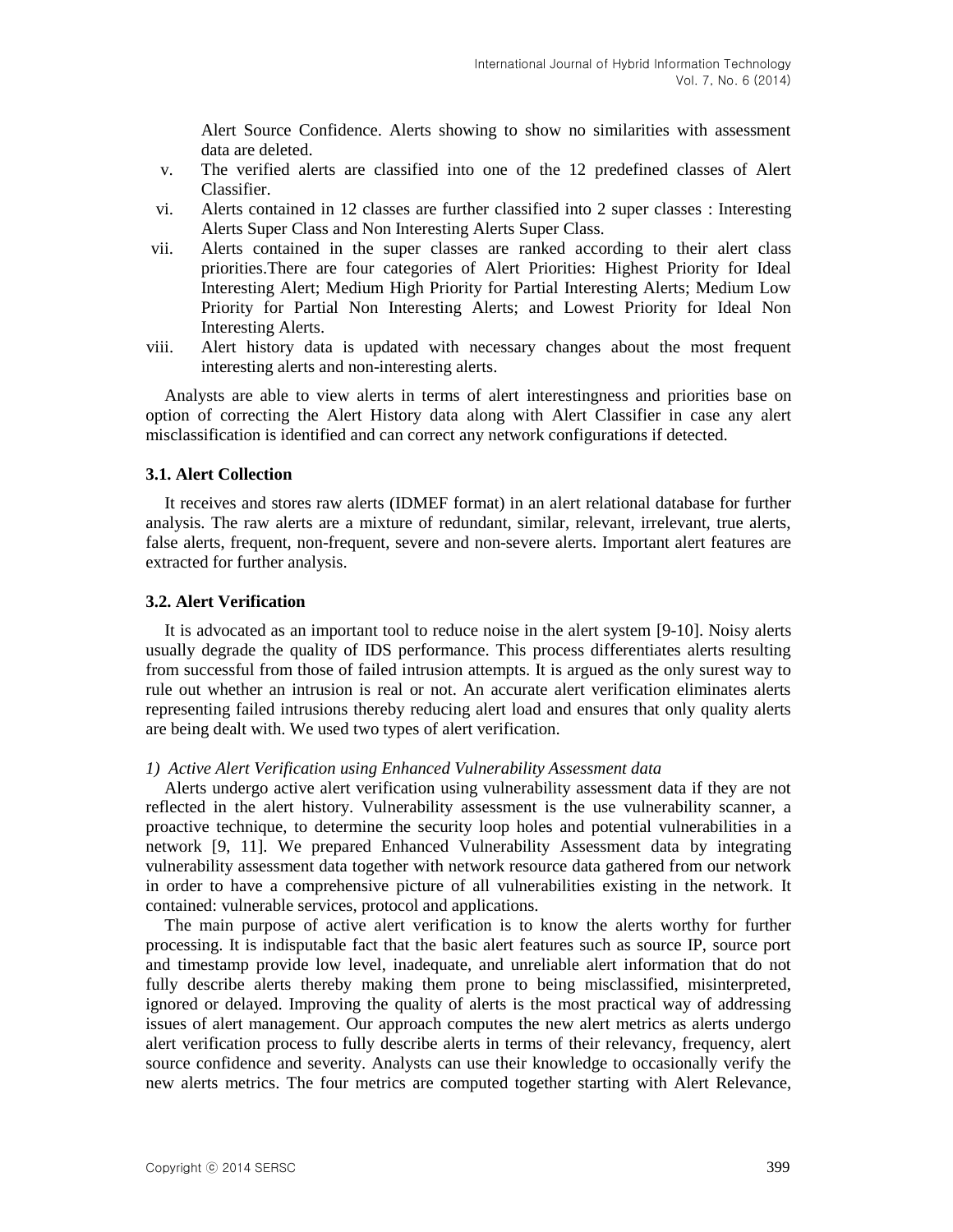followed by Alert Severity, Alert Frequency and Alert Source Confidence. The metrics are discussed here below:

**Alert Relevance:** This metric measures the interestingness, importance and soundness of an alert. Alert relevance is either High or Low meaning an alert with High relevance value are regarded as Relevant while those with Low relevance value are regarded as Non Relevant. We compute the alert relevance by measuring the degree of similarity between alert data and Enhanced Vulnerability Assessment data since both data contain similar data types as alerts undergo alert verification process.

**Alert Severity:** this metric measure the degree of undesirable effect associated with alert's intrusion. It measures how severe an intrusion is. The alert severity is either High or Low meaning an alert with High severity can cause a higher degree of damage and is regarded as Severe Alert while the one with Low Severity is regarded as Non Severe.

**Alert Frequency:** It counts the number of alerts (with common features) occurring in a given period of time because an attack can trigger numerous similar alerts. An alert sharing features with others previously alerts belonging to a particular group whose count exceeds a dynamic frequency threshold is regarded to have high frequency hence Frequent Alert while an alert belonging and sharing features with a particular group whose count is below a dynamic frequency threshold is regarded to have low frequency hence Non Frequent Alert.

**Alert Source Confidence:** This metric is based on alert observations made by analysts on individual IDS sources (sensors) generating alerts. Analysts who review the alerts regularly can tell the sensors well known for generating high numbers of interesting alerts as well those sensors generating high numbers of non-interesting alerts. This is possible because the alerts are usually linked to their sensors by sensor Ids. This metric measures the confidence of sensors to output alerts of what they are known for in the recent past. To get better confidence value, the sensors must use the latest signatures which are frequently updated because welltuned sensors have a high probability of capturing real intrusions thus low number of noninteresting alerts. This metric is most useful in networks with multiple IDS sensors and with their knowledge, analysts occasionally verify this metric.

### *2) Passive Alert Verification using Alert History*

Alert History keeps profiles of the frequent alerts (interesting alerts and non-interesting alerts) that are reported in the recent past. Alert history is useful in two ways:

- Alerts are passively verified if they are reflected in Alert History. Alert History keeps profiles of the frequent alerts that are reported in the recent past thereby saving the resources associated with active alert verification process. Alert History ensures not all alerts are subjected to the unnecessary active alert verification process that degrades IDSs performance.
- Assist in the classification of similar alerts.

The reason why we keep Alert History is based on observations made by Julisch [12] that: Large group of alerts have a common root cause. Most alerts are triggered by only a few signatures and if a signature has triggered many alerts over longer periods of time, it is also likely to do so in the near future generating many similar alerts with same features. Vaarandi [1] in his work concludes that more than 85% of alerts are produced by 10 most prolific signatures.

#### **3.3. Alert Classification Tree**

We constructed an Alert Classification Tree (see Figure 3) based on new alert metrics previously discussed. This tree forms the basis for predefining classes for Alert Classifier. The tree is easily converted to classification rules. The tree handles high dimensional data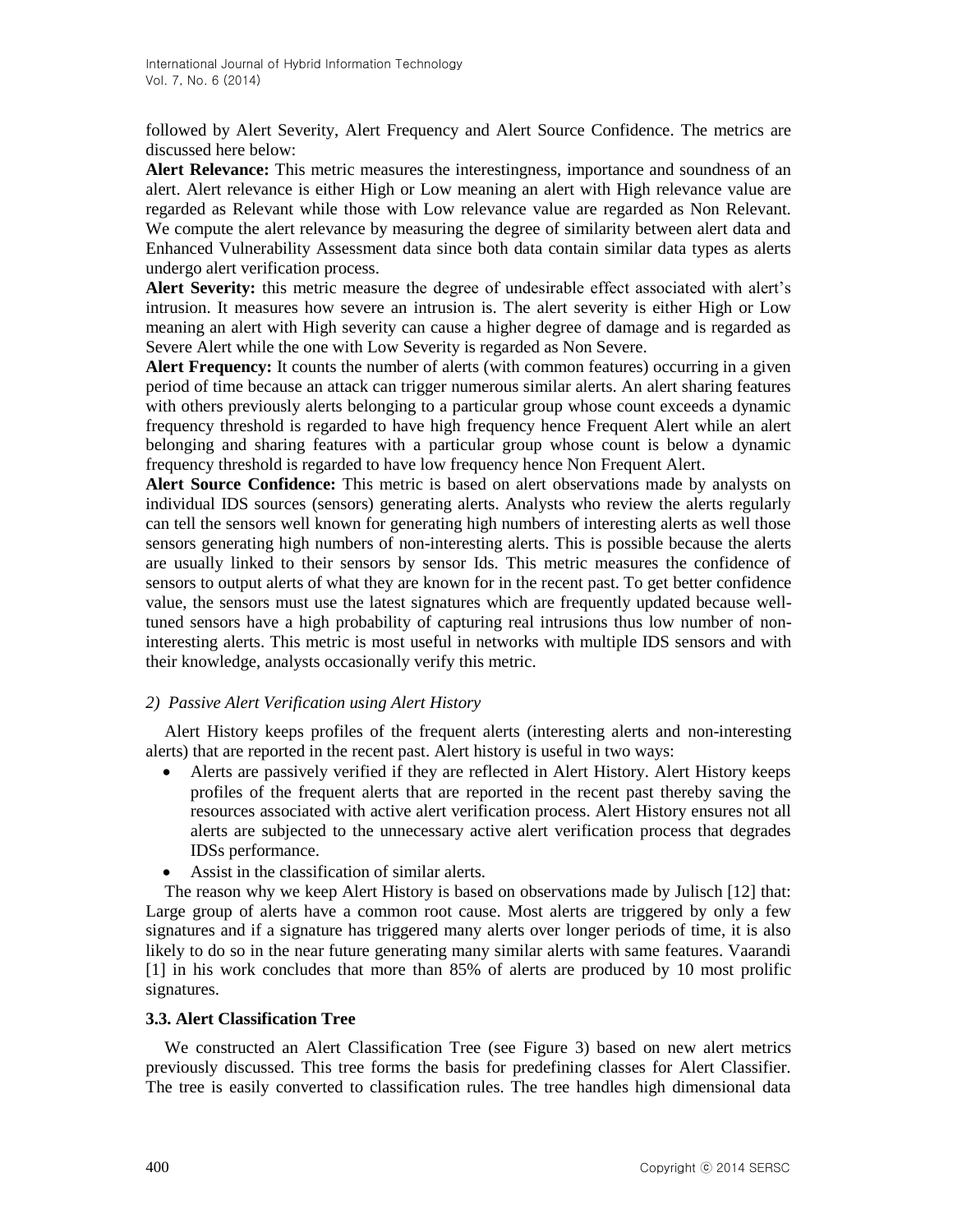with ease and represents alert information in an intuitive form which human can easily assimilate. Alert classification tree is fast and simple to use because a path of alert can be traced from the root to a leaf node within the tree. When constructing the tree, we followed a top-down approach starting with attribute that is deemed to be of great significance. We used attribution selection measures to determine the order of importance of our metrics. Alert Relevance is considered to be of greatest significance. Alert Severity is the second most important metric. Alert Frequency and Alert Source Confidence are chosen in that order. We chose to prune and exclude Alert Severity in Non Relevant Alerts in our Alert classification tree because it is deemed unnecessary and has little significance.

#### **3.4. Alert Classifier**

We developed an Alert Classifier based on Alert Tree. The Alert Tree helps to deduce and build 12 predefined alert classes for alert classification. In order to improve the results of classifier, the Alert History simplifies classification of similar reported alerts in the recent past accordingly. Each alert can only belong to one of the 12 classes. We derived the following classification rules from the Alert Classification Tree for the 12 predefined classes: Rule 1: If Relevance=High AND Severity=High AND Frequency=High and Alert Source

Confidence =High THEN Alert belongs to **Class 1**.

Rule 2: If Relevance=High AND Severity=High AND Frequency=High and Alert Source Confidence =Low THEN Alert belongs to **Class 2**.

Rule 3: If Relevance=High AND Severity=High AND Frequency=Low and Alert Source Confidence =High THEN Alert belongs to **Class 3**.

Rule 4: If Relevance=High AND Severity=High AND Frequency=Low and Alert Source Confidence =Low THEN Alert belongs to **Class 4**.

Rule 5: If Relevance=High AND Severity=Low AND Frequency=High and Alert Source Confidence =High THEN Alert belongs to **Class 5**.

Rule 6: If Relevance=High AND Severity=Low AND Frequency=High and Alert Source Confidence =Low THEN Alert belongs to **Class 6**.

Rule 7: If Relevance=High AND Severity=Low AND Frequency=Low and Alert Source Confidence =High THEN Alert belongs to **Class 7**.

Rule 8: If Relevance=High AND Severity=Low AND Frequency=Low and Alert Source Confidence =Low THEN Alert belongs to **Class 8**.

Rule 9: If Relevance=Low AND Frequency=High and Alert Source Confidence =High THEN Alert belongs to **Class 9**.

Rule 10: If Relevance=Low AND Frequency=High and Alert Source Confidence =Low THEN Alert belongs to **Class 10**.

Rule 11: If Relevance=Low AND Frequency=Low and Alert Source Confidence =High THEN Alert belongs to **Class 11**.

Rule 12: If Relevance=Low AND Frequency=Low and Alert Source Confidence =Low THEN Alert belongs to **Class 12**.

To determine the interestingness of alert (classes), we identified some unique characteristics distinguishing interesting alerts from non-interesting alerts. The key component of an interesting alert is that it must be Relevant meaning all relevant alerts are interesting alerts. While the key component of non-interesting alert is that it must be Non Relevant meaning Non Relevant alerts. In our approach, we regard all Non Interesting Alerts as Non Severe.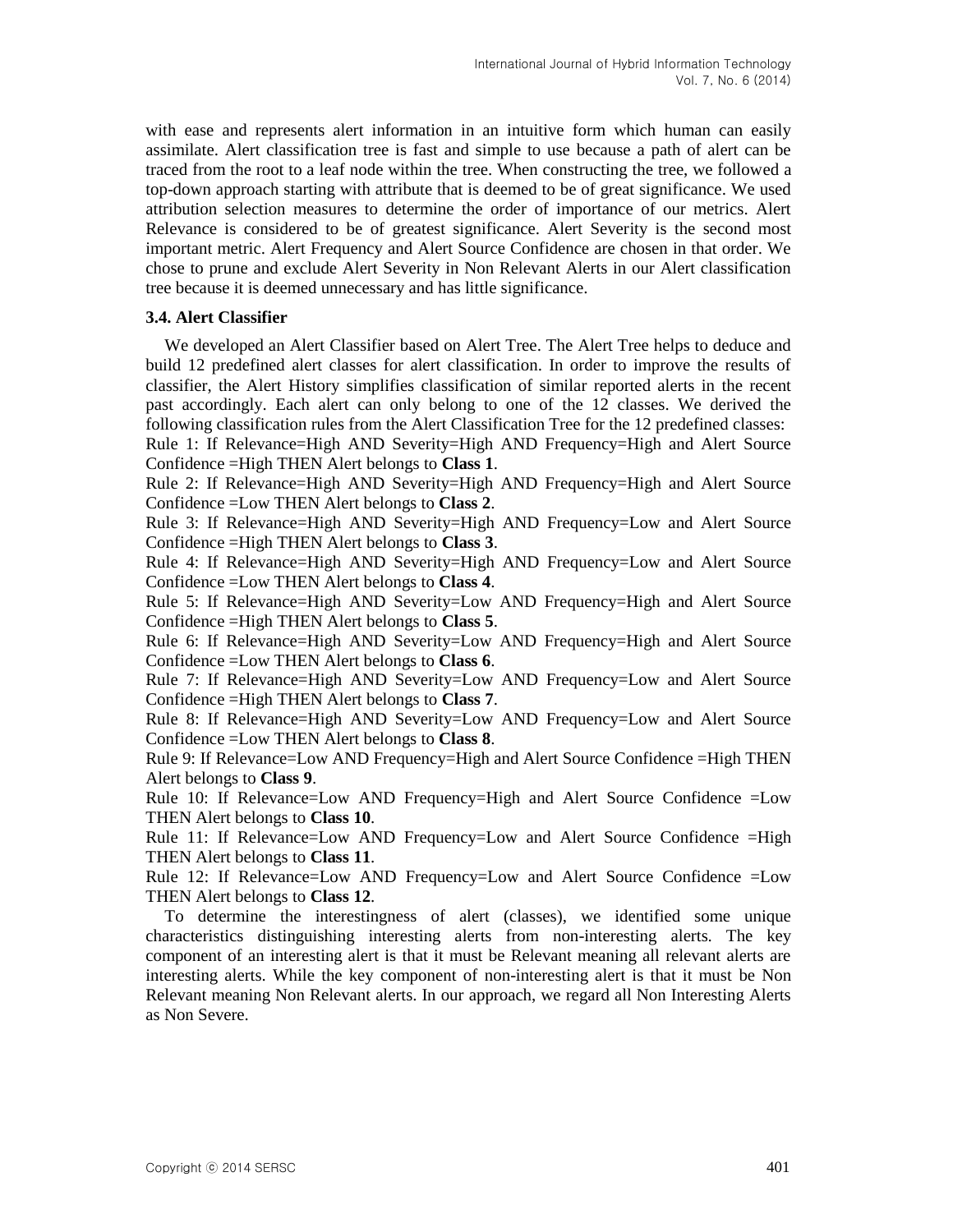### **3.5. Supper Classification**

Alerts contained in the above twelve classes are further sorted out and classified into two super classes according to their interestingness. The super classes are: Interesting Alert super class and Non Interesting Alert super class.

### *1) Interesting Alerts Super Class*

We treat all alert classes containing Relevant Alerts as Interesting Alert Classes. Thus all classes with Relevant Alerts are Interesting Alert Classes hence form Interesting Alerts Super Class. The Interesting Alerts Super Class contains alerts drawn from eight classes namely: Class 1; Class 2; Class 3; Class 4; Class 5; Class 6; Class 7; and Class 8.

### *2) Non Interesting Alerts Super Class*

We treat all alert classes containing Non Relevant Alerts as Non Interesting Alert Classes. Thus all classes with Non Relevant Alerts are Non Interesting classes hence form Non Interesting Super Class. The Non Interesting Alerts Super Class contains alerts drawn from four classes namely: Class 9; Class 10; Class 11; Class 12.



**Figure 3. Alert Tree Diagram**

### **3.6. Alerts Prioritization**

It helps analysts to quickly identify alerts and act on alerts requiring immediate attention. Our approach prioritises alerts into 4 categories: Highest Priority for Ideal Interesting Alerts;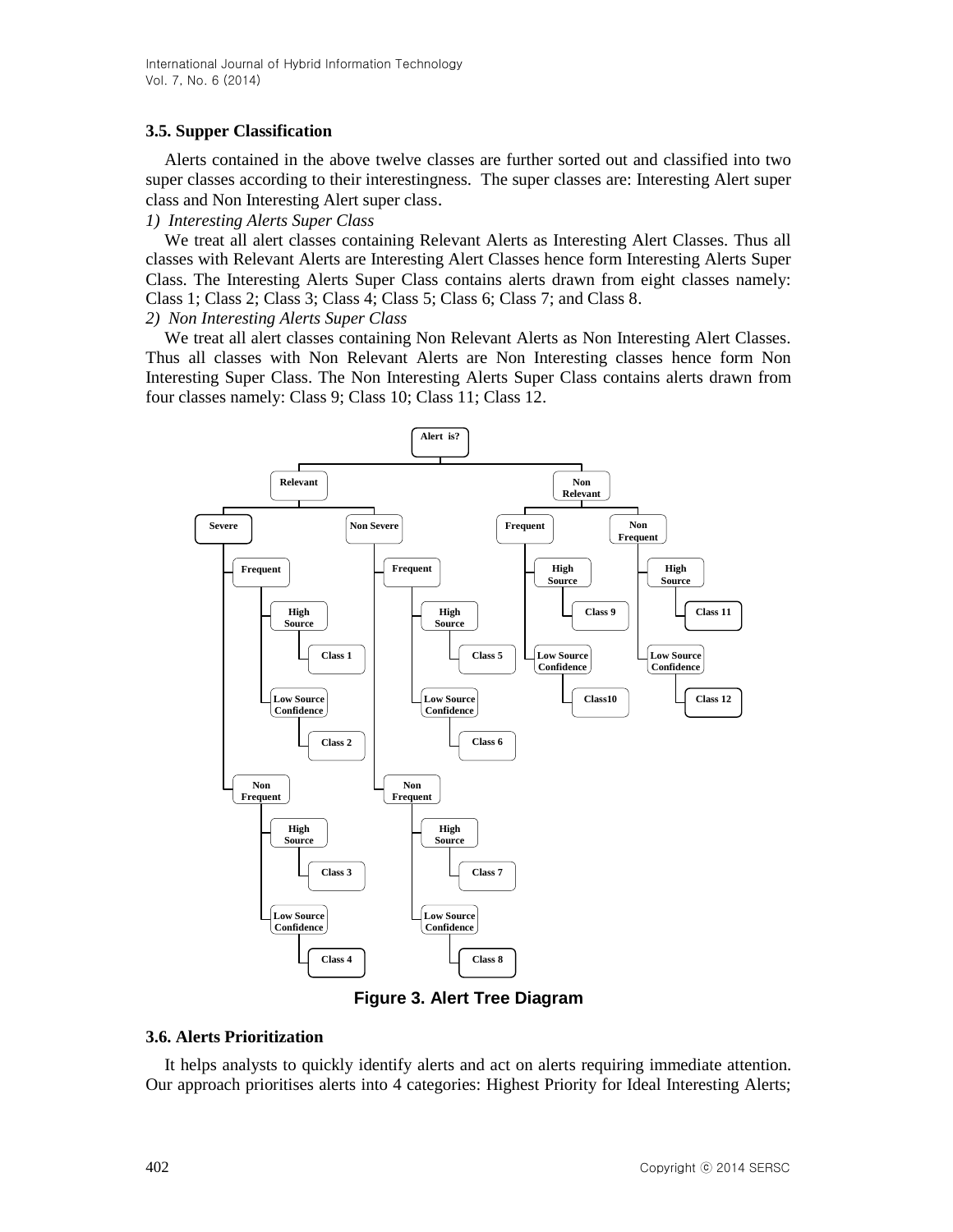Medium High Priority for Partial Interesting Alerts; Medium Low Priority for Partial Non Interesting Alerts; and Lowest Priority for Ideal Non Interesting Alerts.

### *Prioritizing the Interesting Alerts*

Our approach separates interesting alerts contained in the Interesting Alerts classes into 2 categories: Ideal Interesting Alerts and Partial Interesting Alerts. Alert Classifier treat all relevant alerts as interesting alerts, however, it should be noted that not all interesting alerts are ideal interesting alerts. With no doubt any alert that is Severe, Relevant and with high source confidence qualifies to be an ideal interesting alert. Ideal Interesting Alerts have the highest Priority and alerts come from 2 alert classes: Class 1 and Class 3 (both classes have relevant, severe and high source confidence alerts). Partial Interesting Alerts have the Medium High Priority and alerts come from 6 alert classes: Class 2, Class 4, Class 5, Class 6, Class 7 and Class 8 (At least these classes have relevant alerts).

*Prioritizing the Non Interesting Alerts*

Our approach separates non interesting alerts into 2 categories: Ideal Non Interesting Alerts and Partial Non Interesting Alerts. Alert Classifier treat all non-relevant alerts as noninteresting alerts, however, it should be noted that not all non-interesting alerts are ideal non interesting alerts. Ideal Non Interesting Alerts has Lowest Priority and alerts come from 2 alert classes: Class 9 and Class 11 (Non Relevant, High Source Confidence). Partial Non Interesting Alerts has Medium Low Priority and alerts come from 2 alert classes: Class 10 and Class 12.

### **4. Experiment**

Currently there are neither standard performance evaluation tests nor datasets designed for methods proposed for verifying, identifying and prioritizing alerts. Therefore, it is extremely difficult to compare our results with other similar proposed approaches.

#### **4.1 Overview of experiment setup**

We conducted experiments to generate alert datasets. We used one attacking machine, 4 target machines installed with Snort sensors and 1 server. We introduced a variety of known vulnerabilities such as using old versions of software on the target machines so that the corresponding signatures could detect attacks directed on vulnerabilities. A wide range of attacks is performed against the target machines by the attacker. The attacks are both severe and trivial attacks targeted to exploit known vulnerabilities in order to generate comparable alerts in terms of severity, relevance, frequency and source confidence *e.g.*, same attack targeting all machines to generate similar alerts needed in computing alert frequency. The attacks are run severally and alerts are categorised into four groups. We installed different versions of Snort and different signature updates into target machines as attacks were performed to produce alerts for better alerts evaluation results.

We chose Snort 2.8.5.2 as our network IDS because it is robust, flexible and open source to generate alert set in for our experiments. We used Nessus 4.2.1 vulnerability scanner to generate vulnerability data in our network because of its high quality vulnerability and the ease in integration into Snort. We prepared Enhanced Vulnerability Assessment data that integrates Nessus's Vulnerability Assessment data and with Network Resource data (an asset database prepared to list all important resources in the network) in order to link local network resources to vulnerabilities existing in our network.

MySql receives and stores alerts from four sensors (Alert Collection Server); keeps Alert History; keeps alert sensor data; and Enhanced Vulnerability Assessment data. We also used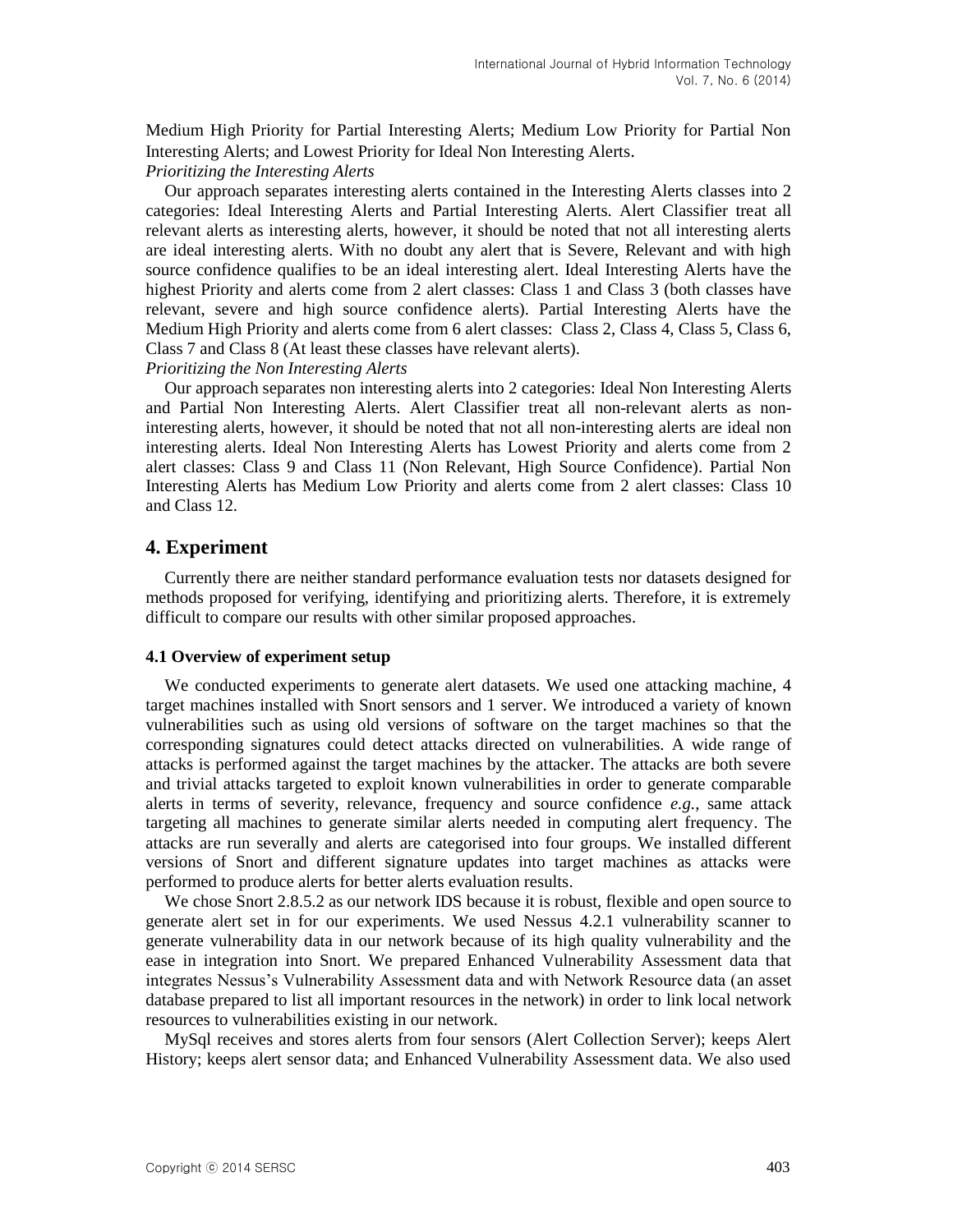MySql to keep the profiles of alert sources performance in the recent past of sensors. WEKA tools were used to perform alert classification.

Our system is trained for over two weeks on how to verify, classify and prioritize alerts by dividing the datasets into training dataset and testing dataset. The training dataset represented 30% of total input alerts while testing dataset represented 70% of total input alerts. The training and testing datasets is replayed over and again to produce the desired results meaning that our system should ideally not decrease the detection rate but should lower the false positive rate. This also involved keeping profiles of each sensor for a week tracking the maximum and minimum number of alerts as well as the ratio of interesting alerts to noninteresting alerts.

#### **4.2. Processing Alert**

We tested the usefulness of the new alert metrics and we were surprised to see how they recorded an impressive effect on separating alerts. We employed each alert metric individually to evaluate their performance. We decided to settle on the four alert metrics to represent alert in terms of relevance, severity, frequency and source confidence thus giving optimal results. We kept on reviewing the parameters of alert metrics such as frequency thresholds to ensure the metrics truly represented the alerts.

To know importance of alert source confidence, we compared alerts produced from different Snort versions and with different updates. We observed that the Snort versions and the frequency of updating sensor's signatures influence the production of alerts. Group 1 has the lowest number of alerts because alerts were generated by 4 sensors using versions 2.8.5.2 of Snort (see Table 1).

| <b>Alerts /Group</b>                                                                                      | Group 1 | Group 2 | Group 3 | Group 4 |
|-----------------------------------------------------------------------------------------------------------|---------|---------|---------|---------|
| Alerts Collected<br>(Unverified)                                                                          | 21564   | 28945   | 33855   | 53452   |
| Number of alerts verified by<br>passive alert verification<br>(Alert History)                             | 4313    | 5789    | 6675    | 4278    |
| Number of alerts verified by<br>active alert verification<br>(Enhanced Vulnerability)<br>Assessment data) | 3795    | 5570    | 5301    | 9187    |
| Number of Alerts deleted<br>during alert verification                                                     | 13456   | 17586   | 21879   | 39987   |

**Table 1. Alerts Collected and Verified**

Group 2 has alerts generated when three sensors used the lastest versions of Snort and one sensor with older version. Group 3 contains alerts from two sensors using latest versions of Snort while the other two used older versions of Snorts having different signature updates. Group 4 contains alerts, generated by alert flooding attacks leading to high number of alerts. The unusual number of alerts reported by in Group 4 is detected because of sensor profile thus notifying the analysts in time.

The goal of any alert management system is to have high detection rate and low false positive rate. To achieve low positive rate, we reduced the alerts through alert verification using Enhanced Vulnerability Assessment data and Alert History data. To ensure our vulnerability data was representing the actual vulnerabilities in the network, we manually verified whether the Enhanced Vulnerability Assessment data contained the already known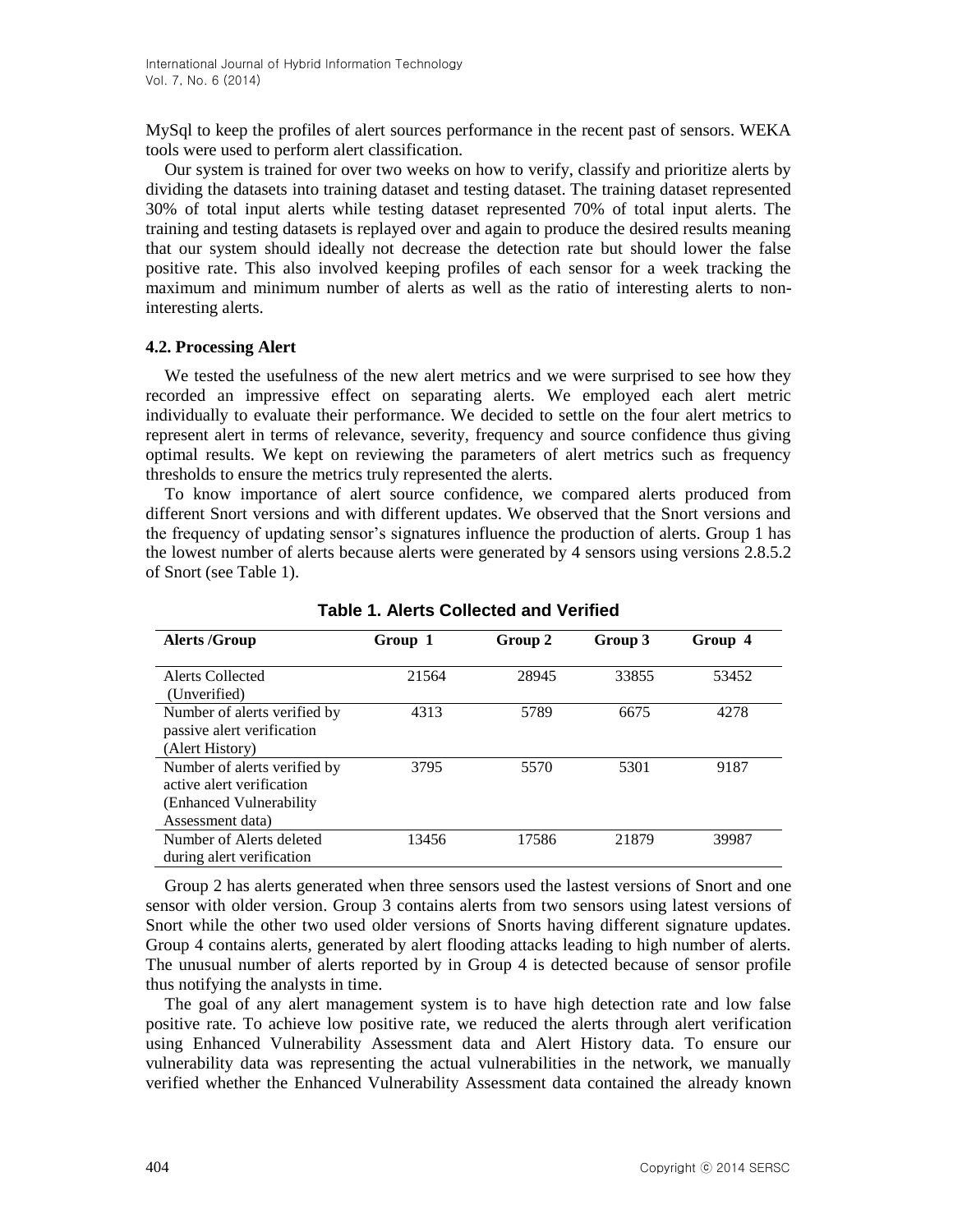vulnerabilities and confirmed that 99% of known vulnerabilities were reflected. This ensured that we were not running at risks of ignoring or deleting important alerts whose contents is not reflected in the vulnerability data. With alert verification process, unnecessary alerts were dropped thereby reducing the alert load thus enabling us to focus on important alerts. At least 35% of input alerts were deleted meaning our classifier alert load is reduced significantly making it more efficient (refer to Table 1).

To take advantage of previously mined knowledge, our approach opted to use Alert History data to verify alerts passively. From the results shown above at least 20% of input alerts was verified automatically (alerts are classified directly like other similar previously mined alerts) using passive alert verification meaning the classifier alert load is reduced by 20%. This means our classifier does not need to classify and prioritize alerts already reflected in the alert history hence saving the resources such as memory, CPU and time. This is one the reasons that made our approach to perform the tasks of alert verification, classification and prioritization within a very short time as compared to other approaches.

We classified alerts without verifying alerts and noted that it took longer time to classify alerts and even much longer to identify the urgent alerts. When we manually reviewed the alerts classified this way, we noted numerous cases where alerts were misclassified, ignored, delayed or misinterpreted and given undue attention. From the test conducted on Group 2 alert set, we noted that 507 cases of alerts were misclassified meaning some interesting alerts were classified as non-interesting alerts and non-interesting alerts were classified as interesting alerts, 212 cases of alerts were delayed meaning that all these cases were severe and urgent alerts hence they were not given the due attention needed. 303 alerts were misinterpreted because their alert data could not tell much about them. These alerts were actually severe alerts but were interpreted as non-severe alerts. We also noted that 592 alerts were ignored meaning that they appeared as non-interesting alerts but actually were interesting alerts.

Still when dealing with alerts that were not verified, we took 7 hours to manually identify the interesting alerts in 5,000 alerts which represent 10% of total alerts from Group 4. This means it could have taken us at least 70 hours to manually identify interesting alerts from a total of 53,452 alerts. It then took us another four hours to identify the most urgent alerts from the interesting alerts (representing 10% of interesting alerts). This means we could have taken at least forty hours to identify the urgent interesting alerts. Therefore, it could have taken us at least 110 hours to manually identify the interesting alerts and later identify urgent alerts from 53,452 alerts.

We used our approach to verify and classify alerts are distributed in the twelve alert classes as shown in Figure 4*.*



**Figure 4. Distribution of Alerts in 12 Alert Classes for Simulated Data**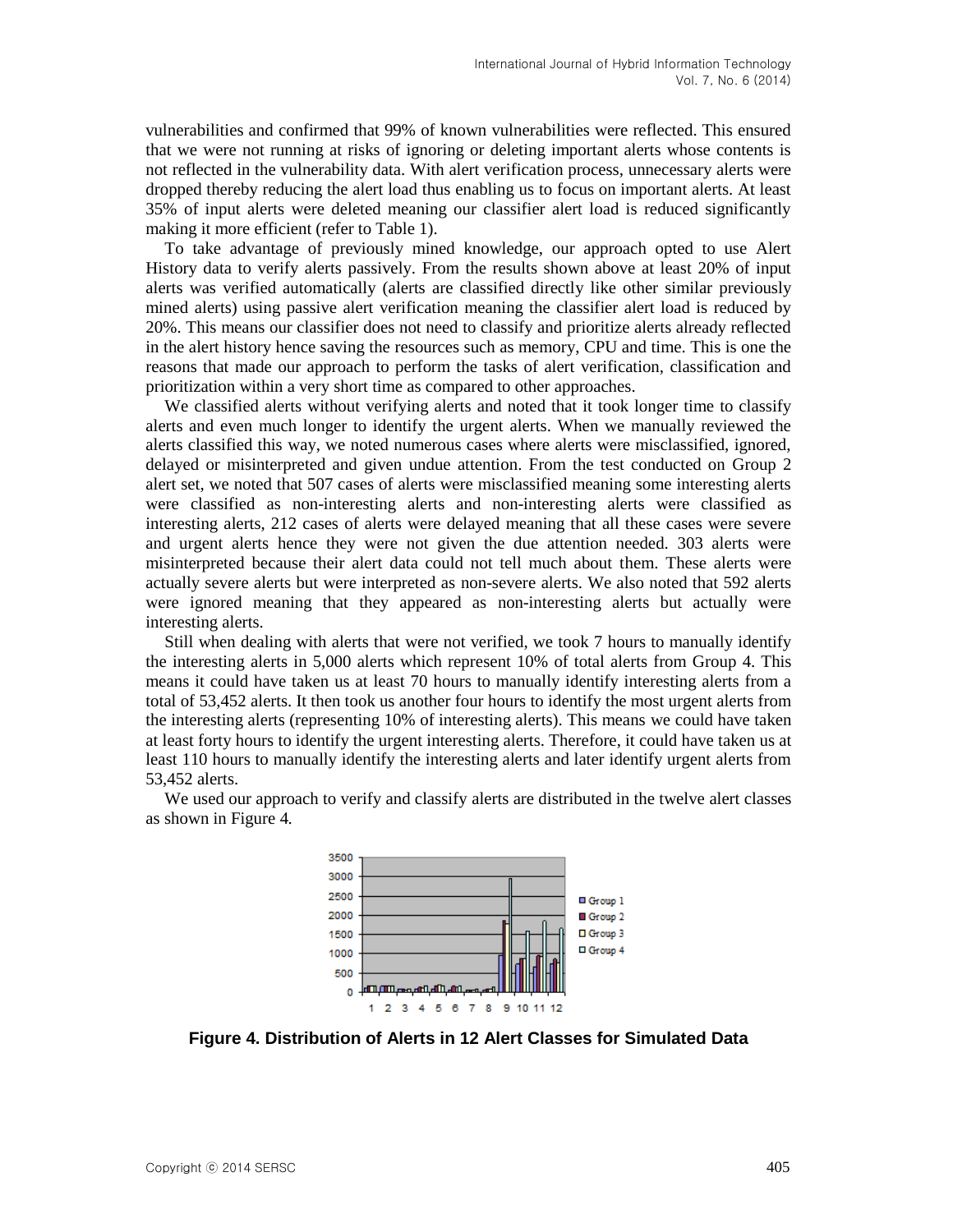Alerts contained in the 12 predefined alert classes were further classified into the 2 super classes.



**Figure 5. Interesting Alerts and Non Interesting Alerts for Simulated Data**

From the results see Figure 5 we noted that interesting alerts represented about 10% of alerts while 90% were non interesting alerts. This confirms Vaarandi observation [1] that false alerts are the majority of alerts and constitutes of 90% of processed alerts. Our method separates non interesting alerts enabling analysts to focus more on interesting alerts (10% of processed alerts). Our approach eliminated by 98% of cases of misclassification, delay, misinterpretation witnessed when alerts were not verified and were manually classified.

To test the importance of alert prioritization, we sorted the classified alerts manually. Most classification just label alerts as true or false but do not provide any further information. It could have taken us at least 40 hours to identify urgent alerts when alerts were just classified and not prioritized. But when alerts were prioritized it took less than a minute to find urgent and interesting alerts from the classified alerts.

As seen in Figure 6, alerts with the highest priority are the least. These alerts represent what analysts must focus on urgently. Alerts with the medium high priority are second least from highest priority alerts. They are second important alerts and analysts should focus on these alerts too. Alert with medium low priority may either be deleted or not. Alert with lowest priority should be treated with least concern and should be deleted immediately. We manually reviewed the prioritized alerts and found 98% of alerts were prioritized correctly.

From alert collection, we observed that raw alerts are a mixture of all sorts of alerts that is unverified, frequent, severe, non-severe, true and false alerts. When we classified the alerts without computing new alert metrics and with no alert verification, we took us at least 110 hours to get the urgent and interesting alerts. We conclude that the nature of alerts is likely to make analysts lose confidence in alerts. The reason behind this is that the validity and interestingness of an alert is not fully reflected by the values explicitly contained on its attributes hence the need to verify the alerts in order to link them to known vulnerabilities.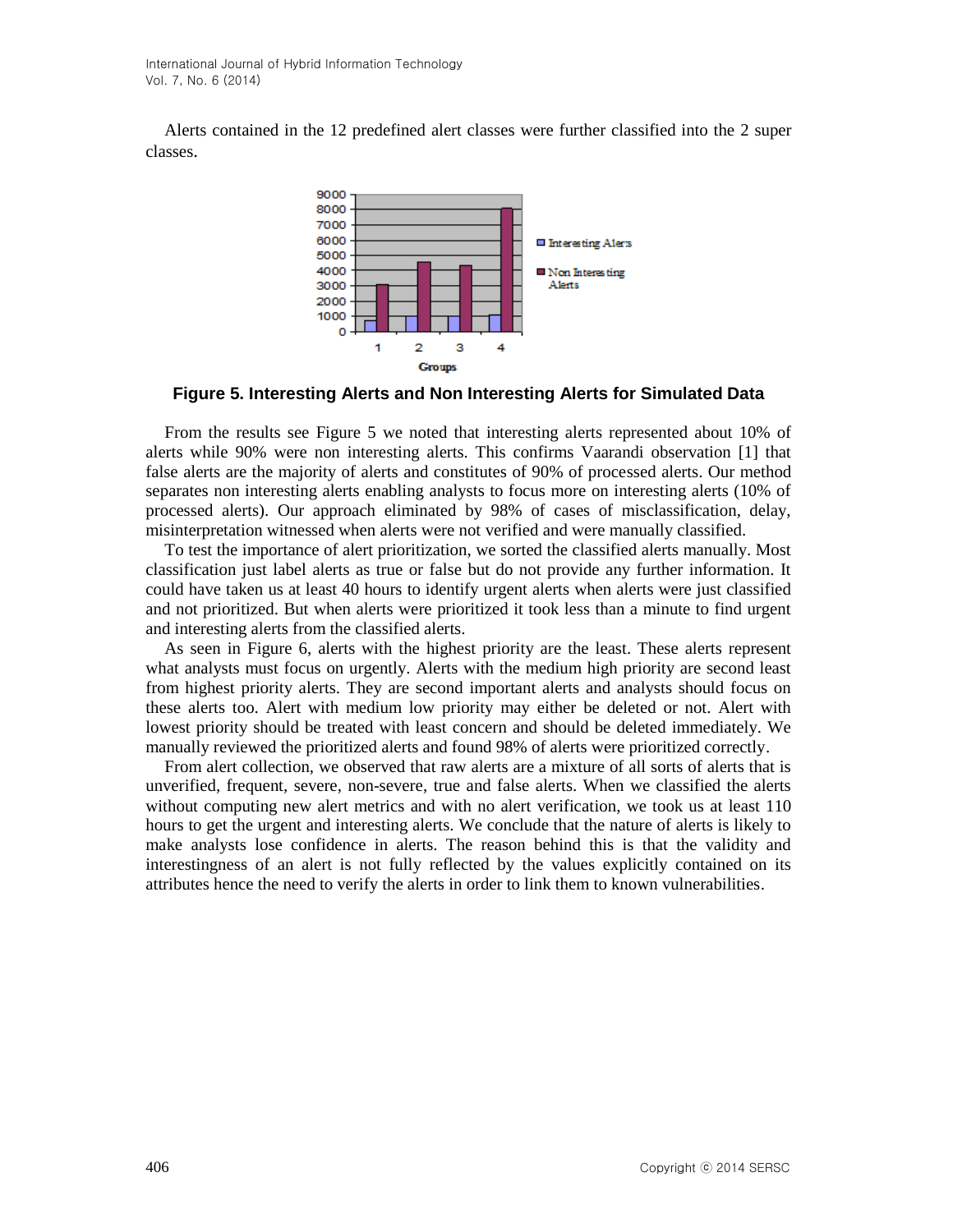

**Figure 6. Alert Class Priority for Simulated Data**

To validate the simulated data, we decided to use a real world dataset generated by Snort IDS in our medium network. The network connects to the Internet through firewalls and to the rest of the corporate intranet. The 4 Snort sensors recorded traffic between the Internet and the Intranet and triggered alerts for a period of two weeks. We kept on manipulating different versions of Snort and different signature updates installed. We recorded 285,647 and 295,487 alerts for week 1 and week 2 respectively. When alerts were verified, a much similar pattern was observed. 20% of alerts were verified passively. Similar to simulated data, at least 50% of alerts were deleted during alert verification. Similar patterns of how classified and prioritize alerts were distributed in simulated data were seen in real world real data. (see Figure7 and Figure 8).



**Figure 7. Distribution of Alerts in 12 Alert Classes for Real World Data**



**Figure 8. Alert Class Priority for Real World Data**

When compared with other approaches [2-3, 5-8], our approach appears to be superior because we recorded high accuracy rate of 90 %, reduced alerts load by over 70% and lower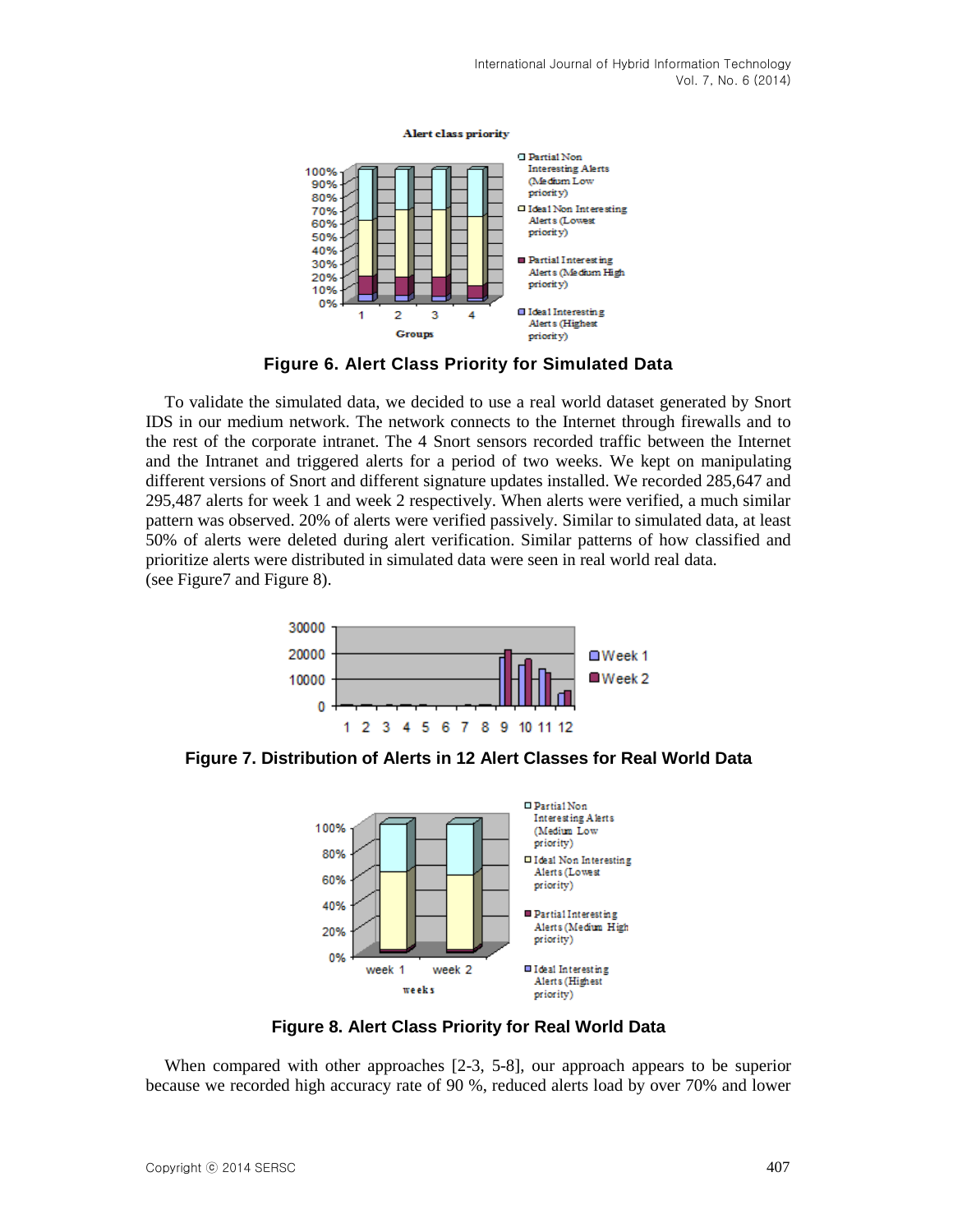false positive rate. The present proposed alert classifiers only label alerts either as true or false and do not perform other equally important tasks such as prioritize the alerts and verifying alerts. Our approach presents a key advantage of carrying two tasks at once, that is, alert verification and computing new alert metrics hence more efficient. Our approach, takes relatively shorter time to verify, classify and prioritize alerts. In our approach, we perform alert prioritization when classifying alerts. Our approach combines respective advantages of major alert management techniques by synergizing alert classification with alert verification, alert history and alert prioritization.

# **5. Conclusion**

In this paper, we have presented approach to verify, identify and prioritize alerts. Central to this approach is the computation of new alert metrics to further understand alerts in terms of their relevancy, severity, frequency and their source confidence. Based on new alert metrics, we developed a useful system to help analysts in identifying alerts quickly according to their priority and interestingness. We conducted experiments to demonstrate the effectiveness of the proposed approach and its performance is superior than other alert management techniques.

As future work we are planning to evaluate the performance of our approach using DARPA dataset because our dataset may not be representative for all real world datasets. Other future work is to automatically build a comprehensive Enhanced Vulnerability Assessment data that is updated on hourly basis to ensure alerts are tagged with correct new metrics that truly describe alerts. We also want to improve on how to verify the new alert metrics in future.

## **Acknowledgement**

This work is supported by Hunan Provincial Natural Science Foundation of China (Grant No. 13JJ2017).

# **References**

- [1] R. Vaarandi, "Real-time Classification of IDS Alerts with Data Mining Techniques". Proceedings of Military Communication Conference, MILCOM, **(2009)**, pp. 1-7
- [2] T. Pietraszek and A. Tanner, "Data mining and machine learning -Towards reducing false positives in intrusion detection", Information Security Technical Report **(2005)**, pp.169-183
- [3] S. Lee, B. Chung, H. Kim, Y. Li, C. Part and H. Yoon ,"Real-time analysis of intrusion detection alerts via correlation", Computer & Security, vol. 25, no. 3, **(2006)**, pp.169-183
- [4] P. Georgios and K. Sokratis, "Reducing False Positives in Intrusion Detection System", Computer and Security, vol. 29 , **(2010)**, pp. 35-44
- [5] T. Chyssler, S. Burschka, M. Semling, T. Lingval and K. Burbeck, "Alarm Reduction and Correlation in Intrusion Detection Systems", Detection of Intrusions and Malware & Vulnerability Assessment, GI SIG SIDAR Workshop (DIMVA 2004), **(2004).**
- [6] T. Subbulakshmi, G. Mathew and S. Shalinie, "Real Time Classification and Clustering of IDS Alerts using Machine Learning Algorithm", International Journal of Artificial & Application , **(2010)**, vol. 1, no.1.
- [7] X. Liu, D. Xiao and X. Peng, "Towards a Collaborative and Systematic Approach to Alert Verification, "Journal of Software, vol. 3, no. 9, **(2008)**, pp. 77-84.
- [8] B. Najwa and B. Belaton, "Towards Implementing Intrusion Detection Alert Quality Framework", Proceedings of the first International Conference on Distributed Framework for Multimedia Applications, **(2005)**
- [9] C. Kruegel, W. Roberstson and G. Vigna, "Using Alert Verification to Identify Successful Intrusion Attempts", PIK 27, vol. 4, **(2004)**
- [10] M. Colajanni, D. Gozzi and M. Marchetti, "Selective alerts for run time protection of distributed systems", **(2008)**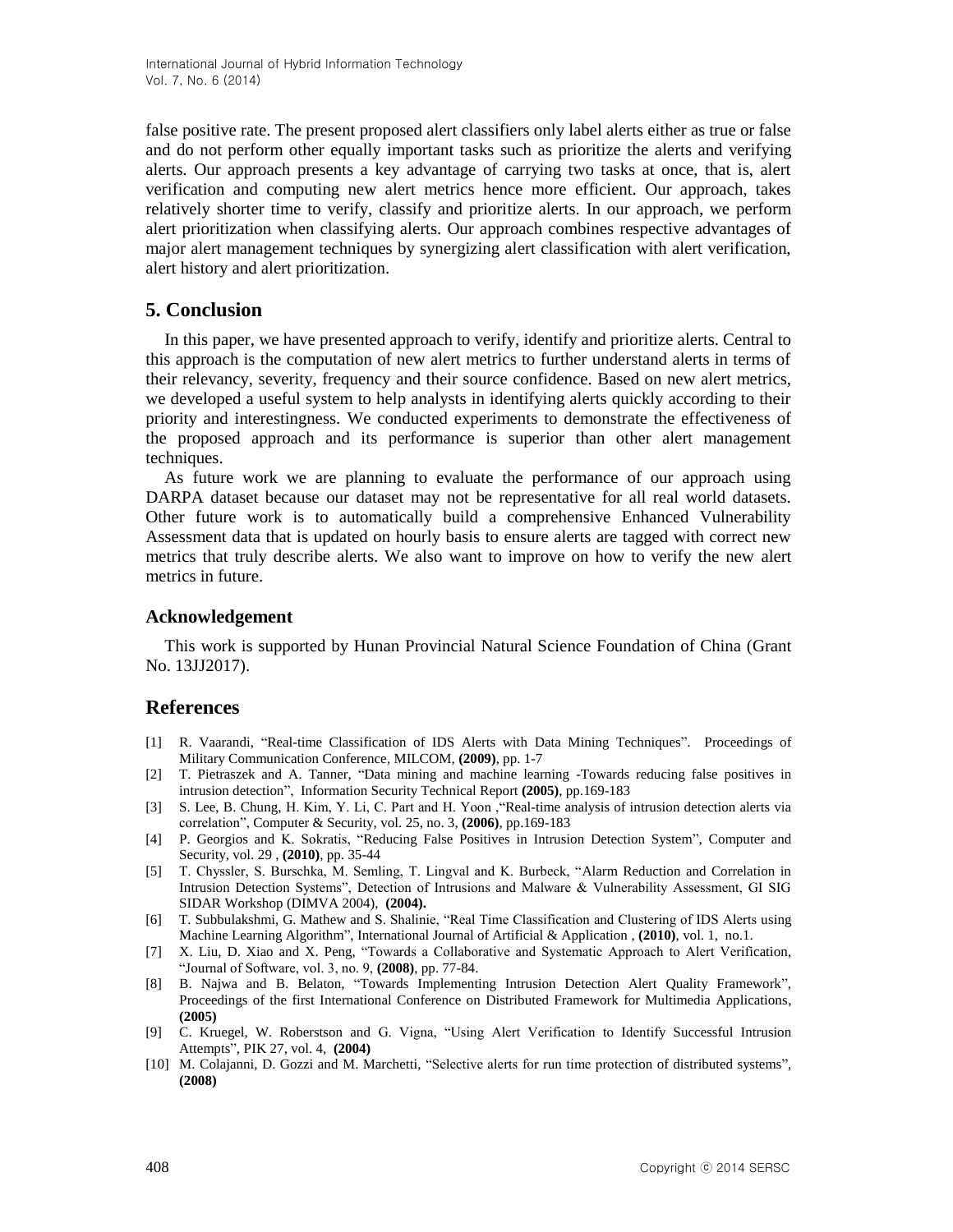- [11] R. Perdisci, G. Giacinto and F. Roli, "Alert Clustering for intrusion detection systems in computer networks", Engineering Application of Artificial Intelligence", vol.19, **(2006)**, pp. 429-438
- [12] K. Julisch, "Clustering Intrusion Detection Alerts to Support Root Cause Analysis", ACM Transactions on Information and System Security, vol.6, no.4, **(2003)**, pp. 443-471
- [13] N. HoangTu, L. Jiawei and N. HumphreyWaita., "Improving the management of IDS alerts", International Journal of Security and Its Applications, vol.8, no.3, **(2014)**, pp. 394-405

# **Authors**



**Tu Hoang Nguyen**, he received his M.Sc in Computer Science from College of Information Science and Engineering, Hunan University, Changsha, Republic of China. After completing his Master's program, he got the distinguished student scholarship to for a PhD program in Computer Science at Hunan University. His research interests include Intrusion detection and prevention, vulnerability analysis, network security, bioinformatics, and data mining.



**Jiawei Luo**, she is a full professor and vice dean at the College of Information Science and Engineering, Hunan University, Changsha, Republic of China. She holds Ph.D., M.Sc. and B.Sc. degrees in Computer Science. Her research interests include data mining, network security and bio informatics. She has a vast experience in implementing national projects on Bioinformatics. She has authored many research articles in leading international journals.



**Humphrey Waita Njogu**, he is currently an IT Security Expert working in a government agency in Kenya. He received his Ph.D. and M.Sc in Computer Science (Security) from Hunan University, China. He received his B.Sc. degrees in Information Science from Moi University, Kenya. He holds several IT professional certifications in Cisco, Oracle, Comptia, Linux and Microsoft. His research interests include most aspects of IT security, with an emphasis on network security, Intrusion detection and prevention, vulnerability analysis, data mining, Green Computing, Cloud computing security and Social media security. He has a vast experience in implementing several IT security projects. He has authored many IT security research articles in leading ISI/SCI top indexed international journals and conferences.